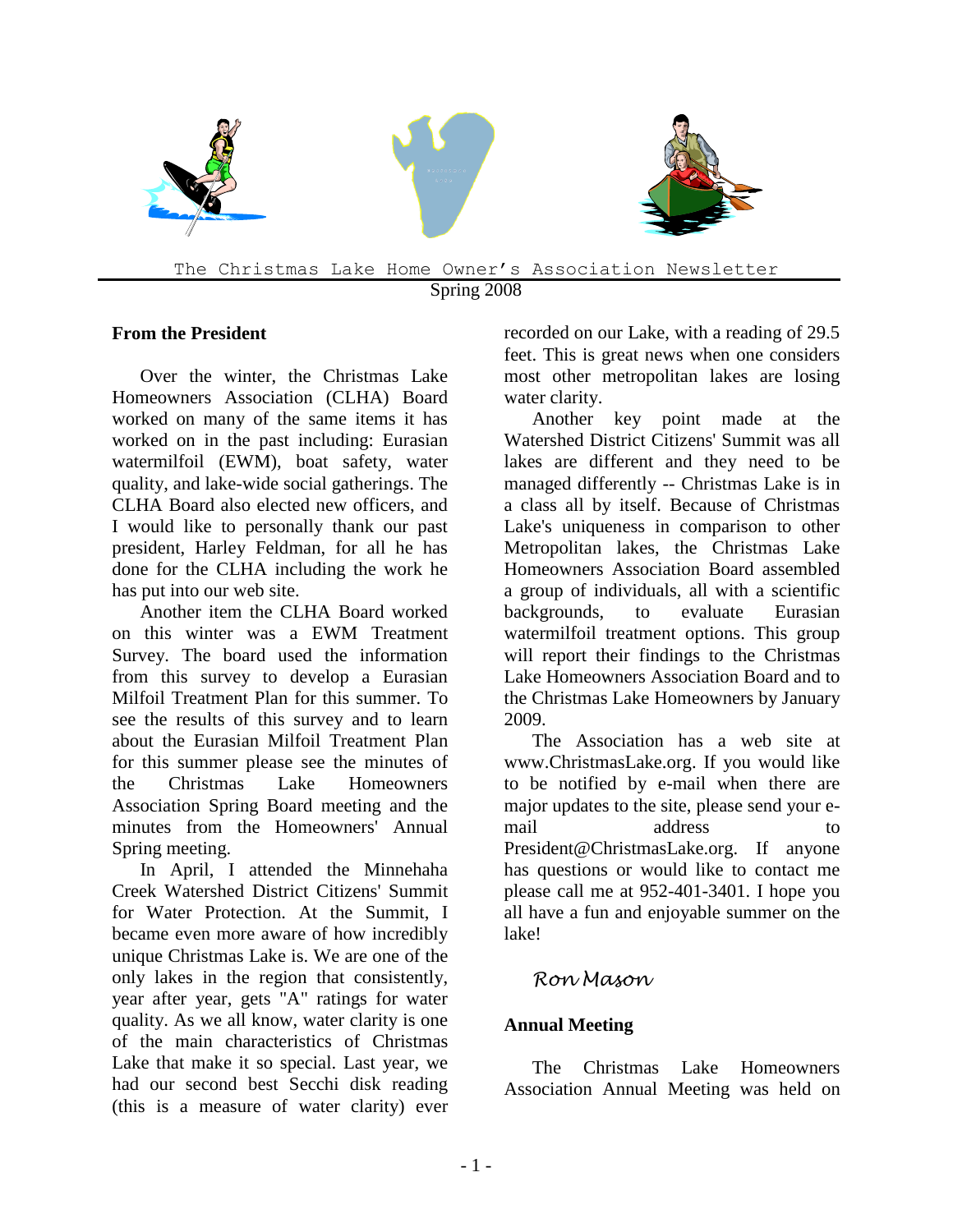May 5 at the Excelsior Elementary School. About 40 residents attended. The PowerPoint slides used at the meeting are available on the website.

No progress has been made on the runoff from The Curry Creek Farms. We will continue to attempt to contact the property owner for resolution of this issue.

The other big issue that is still with us is EWM. Based on the treatment survey from February, the Board has decided to let each homeowner harvest or pull EWM according to their own needs and interests. The CLHA will schedule a week in late June when the lake harvester will be on the lake. Homeowners who desire to harvest can contact Rick Thompson of Midwest Weed Harvesting at (763) 238-1012. Please do not call Gregg Swirtz for your own harvesting needs – deal directly with Rick. If you would like hand pulling of EWM, contact Tom Suerph at Waterfront Restoration, (888) 381-9746.

The Board appointed a Technical Advisory Committee to do research on the possible treatments, benefits and risks, of EWM treatment. The committee will report its findings to a membership meeting in January 2009 and will recommend any summer 2009 treatment plan at that time.

#### **10th Annual Christmas Lake Run/Walk**

The 10<sup>th</sup> Annual Christmas Lake Fun Run/Walk will be held on Memorial Day, May 26, at 9:00. Last year, we contributed \$2,215 to the Harriett Tubman Center and Special Olympics Minnesota.

This is a great opportunity to see friends and neighbors after the long winter. The proceeds will be sent to a deserving charity chosen by the Association Board members. Suggestions are welcome.

#### **Annual Dues**

This year's dues are based on no harvesting being done by the CLHA but continuing to build up the association balance in preparation for the CLHA portion of the Curry Creek Restoration project assuming that it will begin at some time in the future. Please remit your check for \$50 to the Association Treasurer, Harley Feldman, 5635 Christmas Lake Point, Shorewood, MN 55331.

### **Boating Safety Classes**

Dave and Peggy Schultz are sponsoring boating safety classes for children of boating age. The class schedule is as follows:

- May 10 from 10:00 am 2:00 pm
- May 18 from 12:30 pm 4:30 pm
- June 14 from 10:00 am 2:00 pm
- August 3 from  $12:30 \text{ pm} 4$ :

Each class will hold ten students. The students should have already completed the DNR written test prior to the class. If you would like to register your child, please email Dave at dave@tolijama.com or call him at (952) 470-4040.

# **July 4th Activities**

Last year's theme for the parade and dock contest was "Inventors and Their Inventions: 1900 - 1930". There were many outstanding entries. Below are pictures of the winning entries and the annual poem. The 2008 theme in the spirit of the Minnesota Sesquicentennial Celebration is "Minnesota Historical Event". The after boat parade and award ceremony will be held at Dan and Joni Fields' house off Christmas Lake Road.